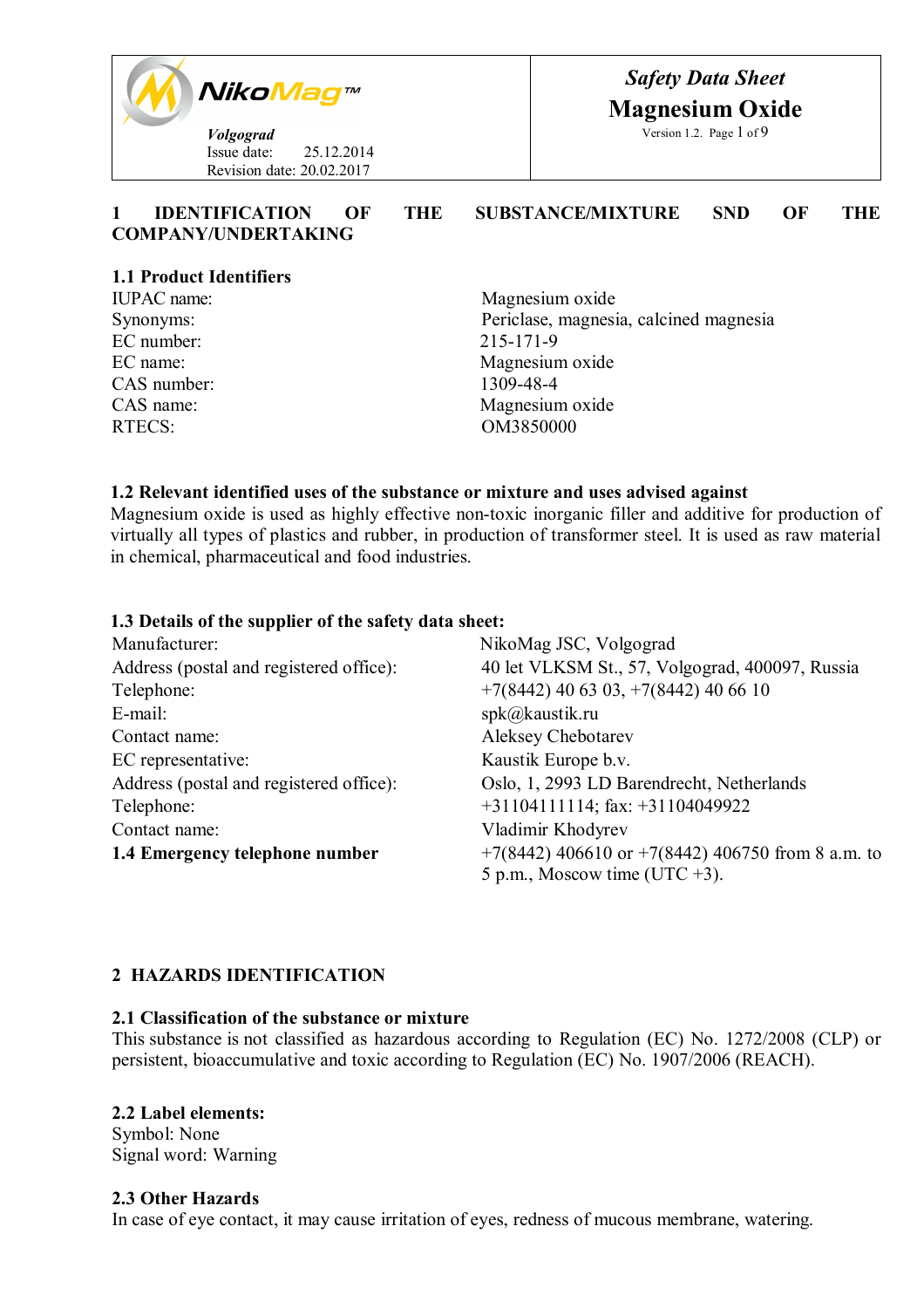Version 1.2. Page 2 of 9



# **2.3.1 Summary and Overall Conclusions on PBT or vPvB Properties**

According to the REACH Regulation, PBT /vPvB assessment is not applicable to inorganic substances.

Magnesium oxide is not persistent, bioaccumulative or toxic based on quantitative and qualitative evidence presented.

# **2.3.2 Precautionary measures:**

If in eyes, carefully rinse with water for several minutes. Remove contact lenses, if present and easy to do. Continue rinsing. If irritation persists, seek medical aid. Wash your hands after work.

# **3 COMPOSITION/ INFORMATION ON INGREDIENTS**

#### **3.1 Substances**

Chemical name (according to IUPAC) Magnesium oxide Chemical formula MgO General composition data: Magnesium oxide is made by calcining magnesium hydroxide. Magnesium oxide is available in types A, B, C, D, which slightly differ in the chemical activity.

#### Ingredients

| Ingredients:        | CAS No.   | EC No. (EINECS,<br>EILINCS) | Content, wt. %  |
|---------------------|-----------|-----------------------------|-----------------|
| Magnesium oxide MgO | 1309-48-4 | EC 215-171-9                | no less than 99 |

# **4 FIRST AID MEASURES**

# **4.1 Description of first aid measures**

#### **If inhaled:**

Fresh air, rest, warm environment, drinking hot tea. Cardiac medications based on medical necessity.

#### **In case of skin contact:**

Remove contaminated clothes. Wash skin with running water and soap.

#### **In case of eye contact:**

Wash your eyes with plenty of running water.

#### **In case of ingestion:**

For accidental swallowing, flush gastrointestinal tract with plenty of water, take saline purgative, activated charcoal.

#### **First aid kit:**

Cardiac medications, activated charcoal, saline purgative.

#### **4.2 Most important symptoms and special treatment needed**

#### **In case of intoxication by inhalation:**

When inhaled, magnesium oxide mist may cause fever, neutrophil leukocytosis, bronchitis, pneumonia, and increased magnesium level in liver and spleen.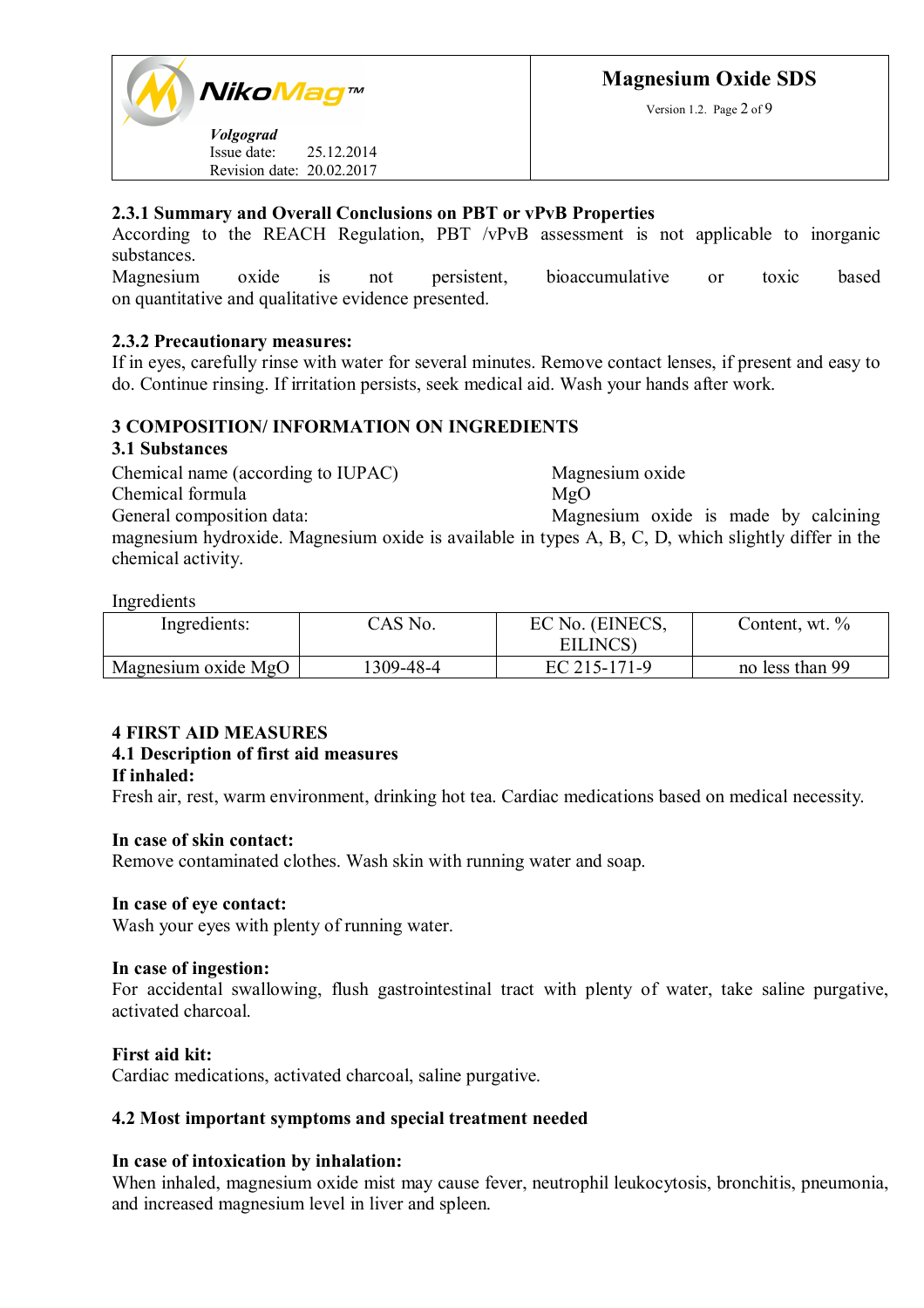

Revision date: 20.02.2017

#### **In case of skin contact:**

No symptoms identified.

#### **In case of eye contact:**

Irritation of eyes, redness of mucous membrane, watering.

# **In case of intoxication by ingestion (if swallowed):**

Fever, neutrophil leukocytosis. Swallowing can hardly lead to acute poisoning, as intestinal absorption of magnesium is hindered by formation of insoluble salts.

# **4.3 Indication of the need of immediate medical attention:**

Not required

# **5 FIGHTING MEASURES**

#### **5.1 Extinguishing media**

The product is non-combustible and non-explosive. Use suitable fire extinguishing media based on the source of ignition.

#### **Unsuitable extinguishing media:**

Avoid exposing magnesium oxide to water.

#### **5.2 Specific hazards arising from the substance or mixture General fire and explosion safety description:**

Non-combustible, fire - and explosion-safe

#### **Fire and explosion hazards**

None, because the product is non-combustible and non-explosive.

#### **Combustion and/or thermal degradation products hazard:**

Magnesium oxide is non-combustible and not subject to thermal degradation. The product package, however, may catch on fire.

#### **5.3 Advice for firefighters**

#### **Personal protective equipment for fire-fighting:**

In case of fire, use common personal protective equipment.

#### **5.4. Firefighting specifics**

As the product is nonflammable, choose the appropriate fire extinguishing measures depending on the source of flame. The combustion may involve packing. Water ingress in products not recommended due to potential heat emissions and volume increase.

#### **6 ACCIDENTAL RELEASE MEASURES**

# **6.1 Personal Precautions, Protective Equipment and Emergency Procedures**

#### **6.1.1 Advice for non-emergency personnel:**

Production, storage and laboratory rooms must be equipped with suction and exhaust ventilation plus spot ventilation. Air-tight equipment and lines must be used. For any work related to the product output, use personal protection equipment and protective clothing.

Safety posters with warning signs must be put up in all production rooms.

Production rooms must have primary fire-fighting means (sand, extinguishers).

Workplace air quality must be regularly monitored for harmful substances.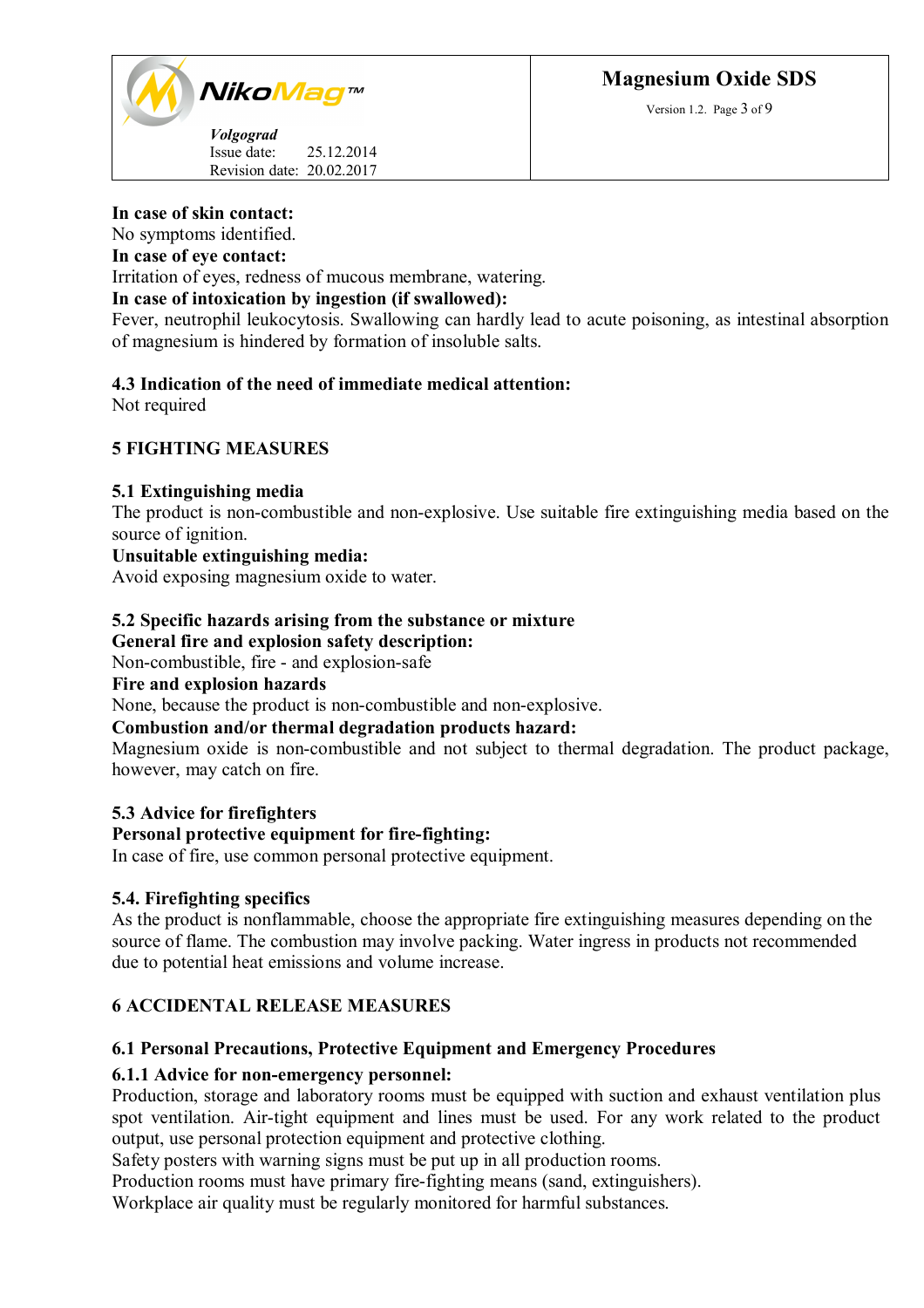Version 1.2. Page 4 of 9

## **6.1.2 Advice for emergency responders:**

Persons exposed to the product must be provided with individual protection means: special clothing (cotton fabric suit); safety footwear (safety shoes, rubber boots); hand protection (gauntlets, rubber gloves); respiratory protective devices (respirators); safety goggles.

# **6.2 Environmental Precautions**

Air-tightness of the equipment ensures environmental protection at production, while air-tight containers must be used for shipment and storage.

# **6.3 Methods and Materials for Containment and Cleaning Up**

6.3.1 Spill containment: Give notice to the local supervision agency. Do not touch the spillage. Avoid dusting. Take unaffected product packages away to a safe location if it can be done safely. Put the spilled product in a container and send it for disposal to the facilities approved by the local supervision agency. Wash the vehicles and solid surfaces with water.

6.3.2 Fire-fighting procedure: The product is non-combustible. Use suitable fire extinguishing media in the fire area based on the main source of ignition. Try to avoid water coming onto the product.

# **6.4 Reference to other sections**

Treat recovered material as described in the sections 7,8,13.

# **7 HANDLING AND STORAGE**

# **7.1 Precautions for safe handing**

#### **7.1.1 Safety Measures and Collective Protective Equipment**

Production, storage and laboratory rooms must be equipped with suction and exhaust ventilation plus spot ventilation. Air-tight equipment and lines must be used. For any work related to the product output, use personal protection equipment and protective clothing.

Workplace air quality must be regularly monitored for harmful substances.

#### **7.2 Conditions for Safe Storage, Including Incompatibilities**

# **7.2.1 Safe storage conditions and life:**

Magnesium oxide must be kept in air-tight containers on pallets in indoor dry and ventilated storage areas away from humidity and at least one meter away from heating devices. The original marking on the package must be preserved.

Guaranteed shelf life is one year from the date of manufacture.

### **7.2.2 Incompatible substances and materials:**

Do not store together with acids.

#### **7.2.3 Safety measures and storage precautions for domestic use:**

The product is not designed for domestic use.

### **7.2.4 Recommended packaging materials:**

Magnesium oxide with net weight up to 50 kg shall be packed in paper or composite bags, in air-tight polyethylene valve bags, polypropylene valve bags with polyethylene lining, laminated polypropylene bags, or other bags according to the applicable regulatory documents.

Magnesium oxide with net weight to 1000 kg shall be packed in soft air-tight containers made of polypropylene fabric type MKR-1000, specially designed for loose and wet products according to the applicable regulatory documents.

### **7.3 Specific end purpose**

Included as an ingredient in polymer products, chemical raw materials, food supplements used as prescribed by food producers.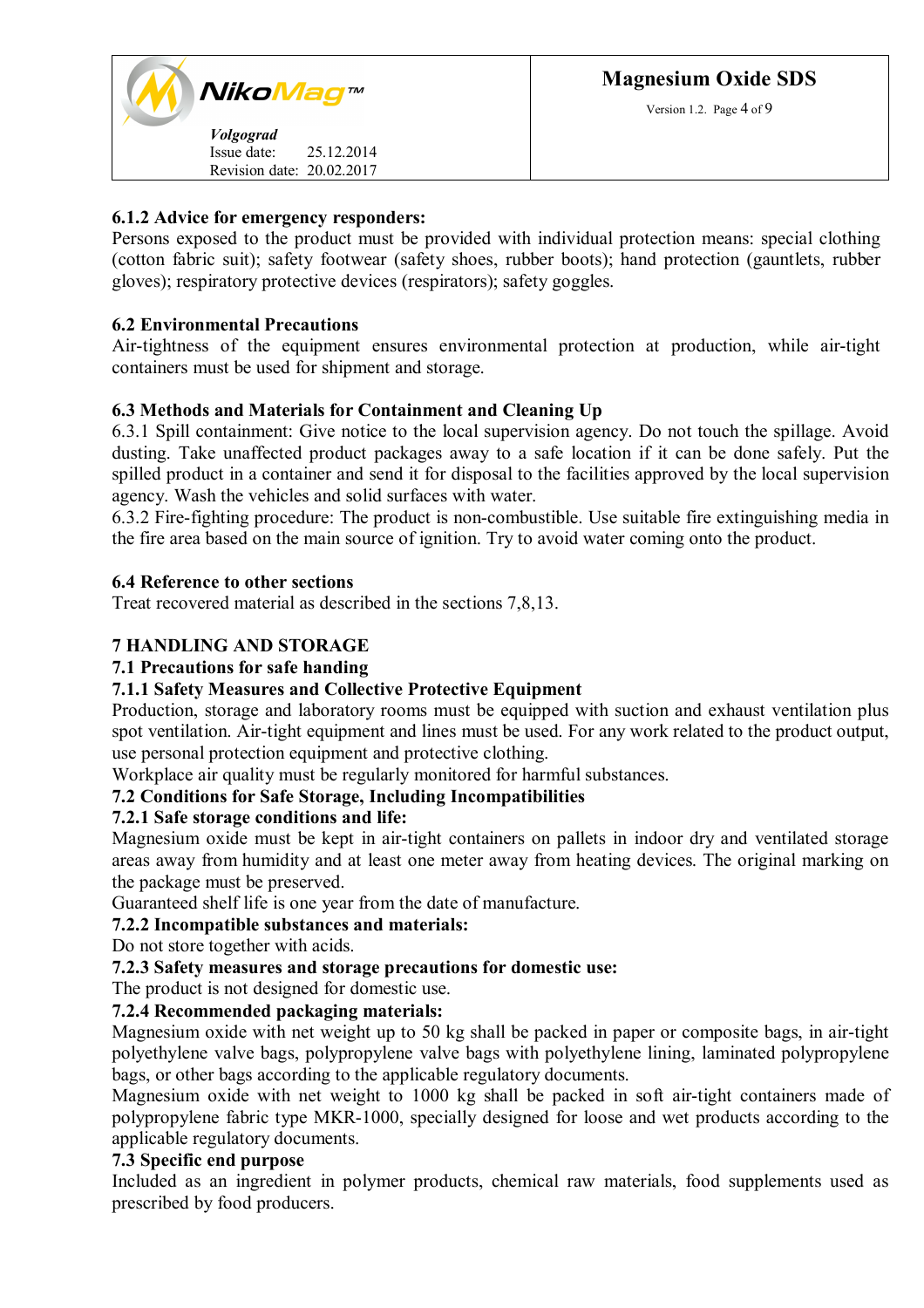

*Volgograd* Issue date: 25.12.2014 Revision date: 20.02.2017 Version 1.2. Page 5 of 9

# **8 EXPOSURE CONTROLS / PERSONAL PROTECTION**

# **8.1 Control Parameters**

8.1.1 Workplace Control Parameters

TLV = 4 mg/m<sup>3</sup>, aerosol /5/

8.1.2 Engineering Controls to Keep Exposure Within Permissible Limits

Production, storage and laboratory rooms must be equipped with suction and exhaust ventilation plus spot ventilation.

Air-tight equipment and lines must be used.

Workplace air quality must be regularly monitored for magnesium oxide aerosol to be within TLV.

# **8.2 Exposure Controls**

8.2.1 Personal Protection Means for Personnel

General guidelines: Compliance with industrial hygiene regulations.

Respiratory protection: any aerosol filtering type.

Protective clothing (material, type): special clothing (cotton fabric suit); clear lens safety goggles; rubber gloves.

Personal protective equipment for domestic use: Not used.

# **9 PHYSICAL AND CHEMICAL PROPERTIES**

#### **9.1 Information on Basic Physical and Chemical Properties Index**

| a)                | Description                                              | White powder                   |
|-------------------|----------------------------------------------------------|--------------------------------|
| b)                | Odor                                                     | No specific odor               |
| c)                | Odor perception limit                                    | $N/A$ .                        |
| d)                | pH                                                       | $N/A$ .                        |
| e)                | Melting/freezing point, $^{\circ}C$                      | $2800^0C$                      |
| $\mathbf f$       | Initial boiling point and boiling limits, <sup>o</sup> C | $3600 \, {}^{0}C$              |
| g)                | Flash point                                              | $N/A$ .                        |
| h)                | Evaporation intensity                                    | $N/A$ .                        |
| $\left( i\right)$ | Inflammability                                           | Non inflammable                |
| $\mathbf{J}$      | Upper/bottom inflammability limits and explosivity       | $N/A$ .                        |
|                   | limits                                                   |                                |
|                   | k) Vapor pressure                                        | Non inflammable                |
| $\mathbf{D}$      | Vapor density                                            | Non inflammable                |
|                   | Specific density, g/cm3                                  | Non inflammable                |
|                   | Tamped density, g/cm3                                    | $0, 3 - 0, 5$                  |
|                   | m) Water solubility at 20 $^{\circ}C$ , mg/l             | Slightly soluble in cold water |
| n)                | n-octanol/water distribution coefficient                 | Non inflammable                |
| $\Omega$          | Self-ignition temperature                                | Non inflammable                |
| p)                | Decomposition temperature                                | Non inflammable                |
| q                 | Viscosity                                                | Non inflammable                |
| r)                | <b>Explosive characteristics</b>                         | fireproof and non-explosive    |
| S)                | Oxidizing characteristics                                | non-oxidizing                  |

# **9.2 Other information**

Forms magnesium hydrate when in contact with water, increases in volume and leads to heat emissions.

Can cause ignition of substances with a low ignition point. Fat insoluble.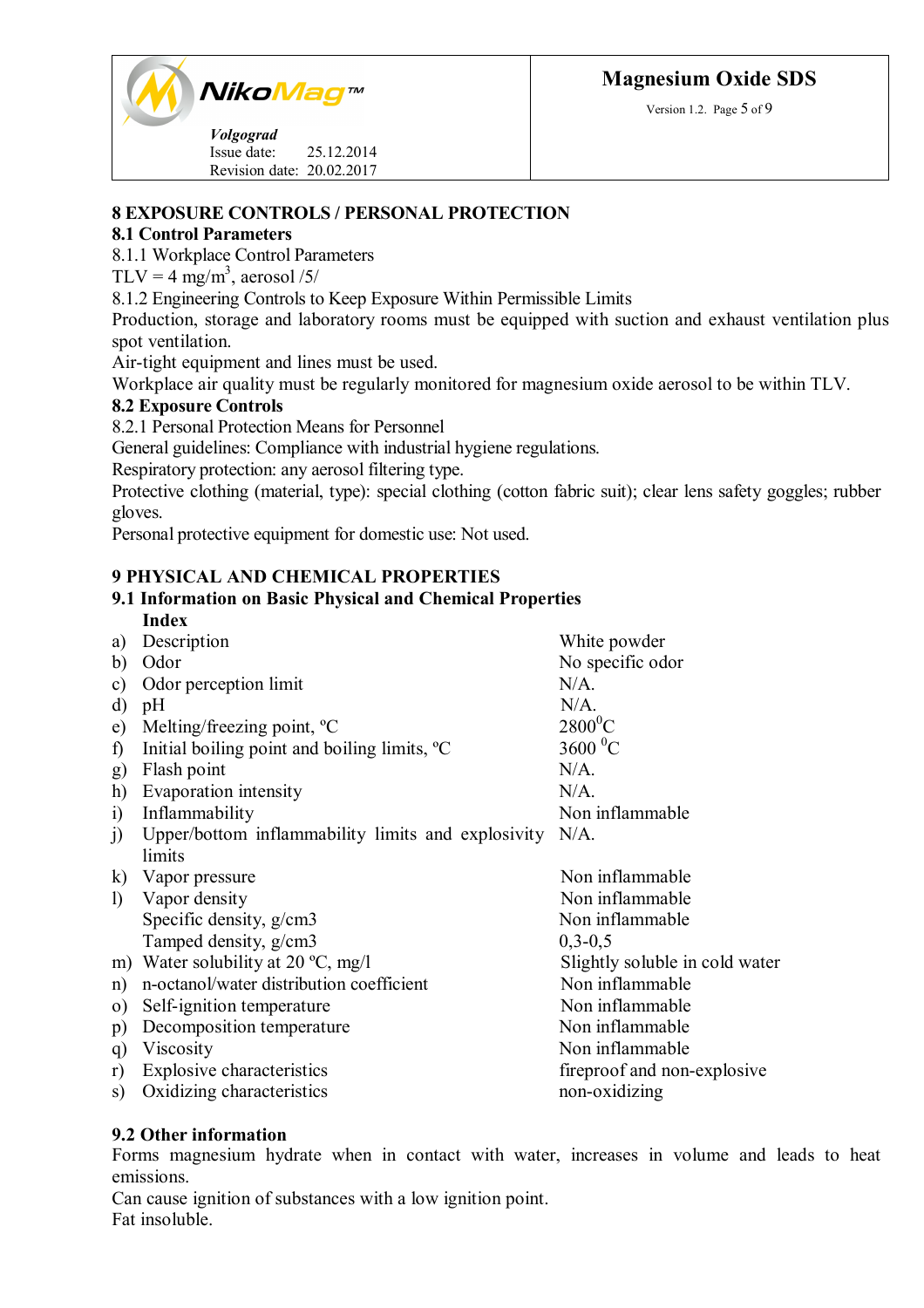

Version 1.2. Page 6 of 9

Issue date: 25.12.2014 Revision date: 20.02.2017

# **10 STABILITY AND REACTIVITY**

# **10.1 Reactivity**

The product reacts with acids. Magnesium oxide is hygroscopic; water contact leads to formation of magnesium hydroxide. If kept open, it will absorb  $CO<sub>2</sub>$  from air.

# **10.2 Chemical stability:**

The product is stable if operation and storage conditions are observed.

# **10.3 Possibility of hazardous reactions:**

Reacts with acids.

# **10.4 Conditions to avoid:**

Water contact leads to formation of magnesium hydroxide with an increase in volume and heat release.

# **10.5 Incompatible materials:**

Reacts with oxidizers, acids.

# **10.6 Hazardous decomposition products:**

None.

# **11 TOXICOLOGICAL INFORMATION**

#### **11.1 Iinformation on toxicological effects:**

The product dust may irritate upper airways and mucous membrane of an eye. Inhalation of magnesium oxide mist may cause fever, neutrophil leukocytosis, bronchitis, pneumonia.

#### **Exposure routes:**

Via inhalation, ingestion, contact with skin and eye mucosa.

#### **Affected organs, tissues and body systems:**

Upper airways, lungs, circulatory system, cardiovascular system.

# **Information on the harmful exposure during direct contact with the substance and consequences of such exposure:**

The product has an irritant effect on upper airways, eye mucous membranes.

Skin-resorptive action not observed.

Sensitization: not studied.

#### **Information on distant hazardous effects on the body:**

Embryotrophic, gonadotrophic, teratogenic, mutagenic and carcinogenic effects (on humans) not studied.

# **Acute toxicity**

Swallowing can hardly lead to acute poisoning, as intestinal absorption of magnesium is hindered by formation of insoluble salts.

#### **Doses (concentrations) having minimum toxic effect:**

6 or 4 mg/m3, inhalation, human: metal fume fever symptoms;

4-15 mg/m3, ingestion, human: light laxative effect;

50-116 mg/m3, long-term exposure, human: proneness to peptic ulcer disease;

1.0-8.5 mg/m3, human: permanent catarrh of upper respiratory tract, moderate increase in arterial blood pressure, higher levels of eosinophils and monocytes;

50 mg/m3, intratracheal route, rats, after 3 to 6 months: moderate pulmonary fibrosis.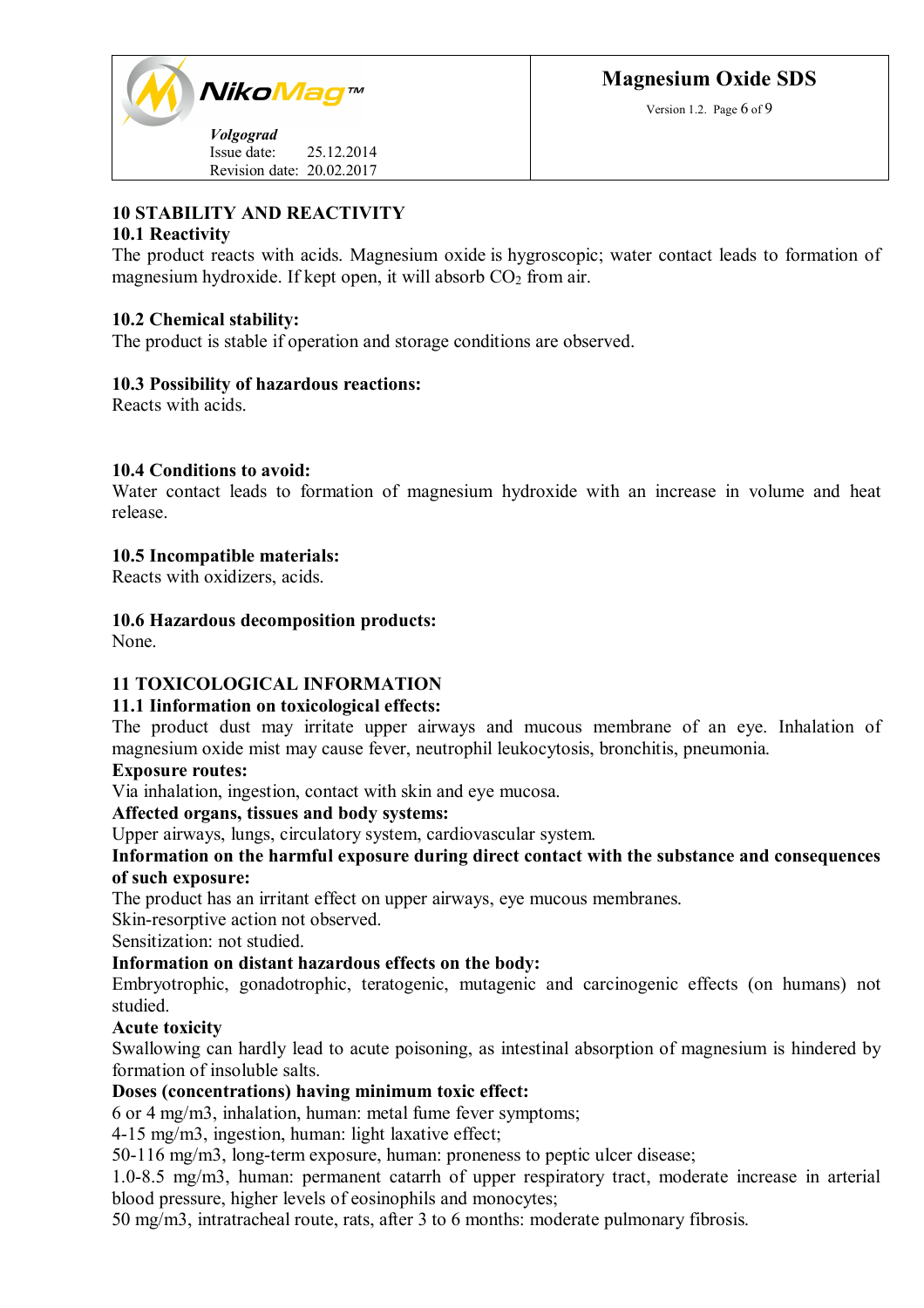



*Volgograd* Issue date: 25.12.2014 Revision date: 20.02.2017

# **12 ECOLOGICAL INFORMATION**

# **12.1 Toxicity:**

12.1.1 Hygienic regulations:

TLV at workplace =  $4 \text{ mg/m}^3$ , aerosol, /1/

TLV in ambient air =  $0.4/0.05$  mg/m<sup>3</sup>, resorptive, /1/

MAC in water = 50 mg/l (per Mg), org. flavour,  $/1/$ 

MAC in fishery = 940 mg/l at salinity 13-18% for sea water in terms of Mg in all soluble versions /5/

MAC in soil is unknown /5/

12.1.2 Ecotoxicity indices:

Acute toxicity for fish:

CL100 (per Mg)=1,900 mg/l, Centrarchidae, 24 hours,  $/5/$ 

Acute toxicity for Daphnia magna:

CL50=32 mg/l, 48 hours, /5/

Mg at 82 mg/l lowers fertility, /5/

Further details:

CL50 for cyclops is 280 mg/l, 48 hours, /5/

#### **12.2 Persistence and degradability**

Migration and environmental conversion through biodegradation and other processes (carbonization, hydrolysis, etc.)

#### **12.3 Bioaccumulative potential**

Magnesium oxide is not persistent, bioaccumulative or toxic based on quantitative and qualitative evidence presented.

#### **12.4 Mobility in soil:**

The product dust may contaminate atmosphere, soil and water bodies if handling and storage rules are disrespected. Flavour detection threshold in water is 195 mg/l. For most agricultural crops, magnesium content of more than 2.5% is considered excess.

Magnesium oxide may contaminate the environment as a result of improper storage and handling, or in case of emergency. It may cause alkalinization of water, rendering it inhospitable to aquatic life.

#### **12.5 Results of PBT and vPvB assessment**

According to the REACH Regulation, PBT /vPvB assessment is not applicable to inorganic substances.

#### **12.6 Other adverse effects:**

The product changes organoleptic, physical and chemical properties of water, adds specific flavour to water.

#### **13 DISPOSAL CONSIDERATIONS**

Treat recovered material as described in the sections 7, 8.

#### **13.1 Waste treatment methods:**

The production process excludes any waste subject to special transportation or landfilling rules.

Waste water resulting from magnesium oxide production must be recovered into the process or sent to biological treatment plants.

Spills must be collected into a container and sent for removal to the locations approved by the local supervision agencies.

The package used is disposable and subject to removal at the locations approved by the local supervision agencies.

**Waste handling precautions for waste resulting from product use, storage, transportation, etc.**

See Sections 6-8. Waste handling precautions are the same as for the product itself.

**Guidelines for disposal of waste resulting from domestic usage of the product:** Not applicable.

Version 1.2. Page 7 of 9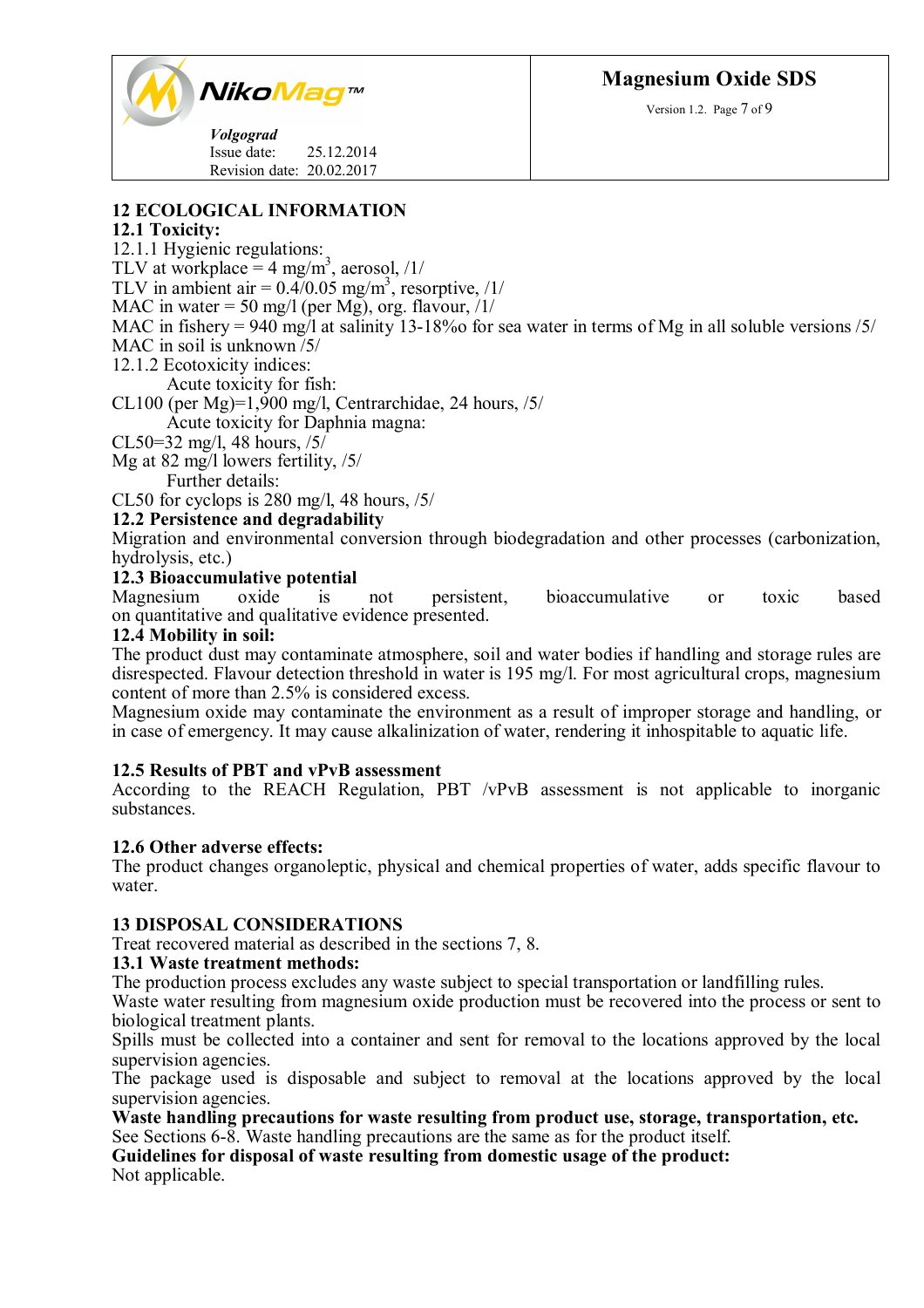**Magnesium Oxide SDS**

Version 1.2. Page 8 of 9



*Volgograd* Issue date: 25.12.2014 Revision date: 20.02.2017

#### **14 TRANSPORTATION INFORMATION Ground transport (ADR/RID)**

# **14.1 UN** number Not classified **14.2 Proper shipping name** Magnesium oxide (type) **14.3 Transportation hazard category** Non-hazardous goods **14.4 Packaging group** None **14.5 Ecological hazards** None **14.6 Special user precautions** Yes **Air transport (AND) 14.1 UN** number Not classified **14.2 Proper shipping name** Magnesium oxide (type) **14.3 Transportation hazard category** Non-hazardous goods

- **14.4 Packaging group** None
- **14.5 Ecological hazards** None
- **14.6 Special user precautions** Yes

#### **Maritime transport (IMDG)**

- **14.1 UN** number Not classified
- 
- **14.3** Transportation hazard category
- **14.4 Packaging group None None None Report of the Second View None Report of None None Report Of None Report Of None Report Of None Report Of None Report Of None Report Of None Report Of None Report Of None Report Of None**
- **14.5 Ecological hazards**
- **14.6 Special user precautions** Yes

**Transport marking:**

"Protect from moisture"

**14.7 Bulk transportation under Annex II to the International Convention for the Prevention of Pollution from Ships (MARPOL) 73/78 and International Code for the Construction and Equipment of Ships Carrying Dangerous Chemicals in Bulk (IBC Code)** Not applicable

# **15 REGULATORY INFORMATION**

# **15.1. Safety, Health and Environmental Regulations/ legislation specific for the substance or mixture**

This product is not controlled under international conventions and agreements (Montreal Protocol, Stockholm Convention, etc.).

According to Section 10 of Annex V to Regulation (ЕС) No. 1907/2006, magnesium oxide is exempted from registration.

#### **15.2. Chemical Safety Assessment**

No chemical safety assessment has been carried out for this substance.

**14.2 Proper shipping name** Magnesium oxide (type)<br> **14.3 Transportation hazard category** Mon-hazardous goods